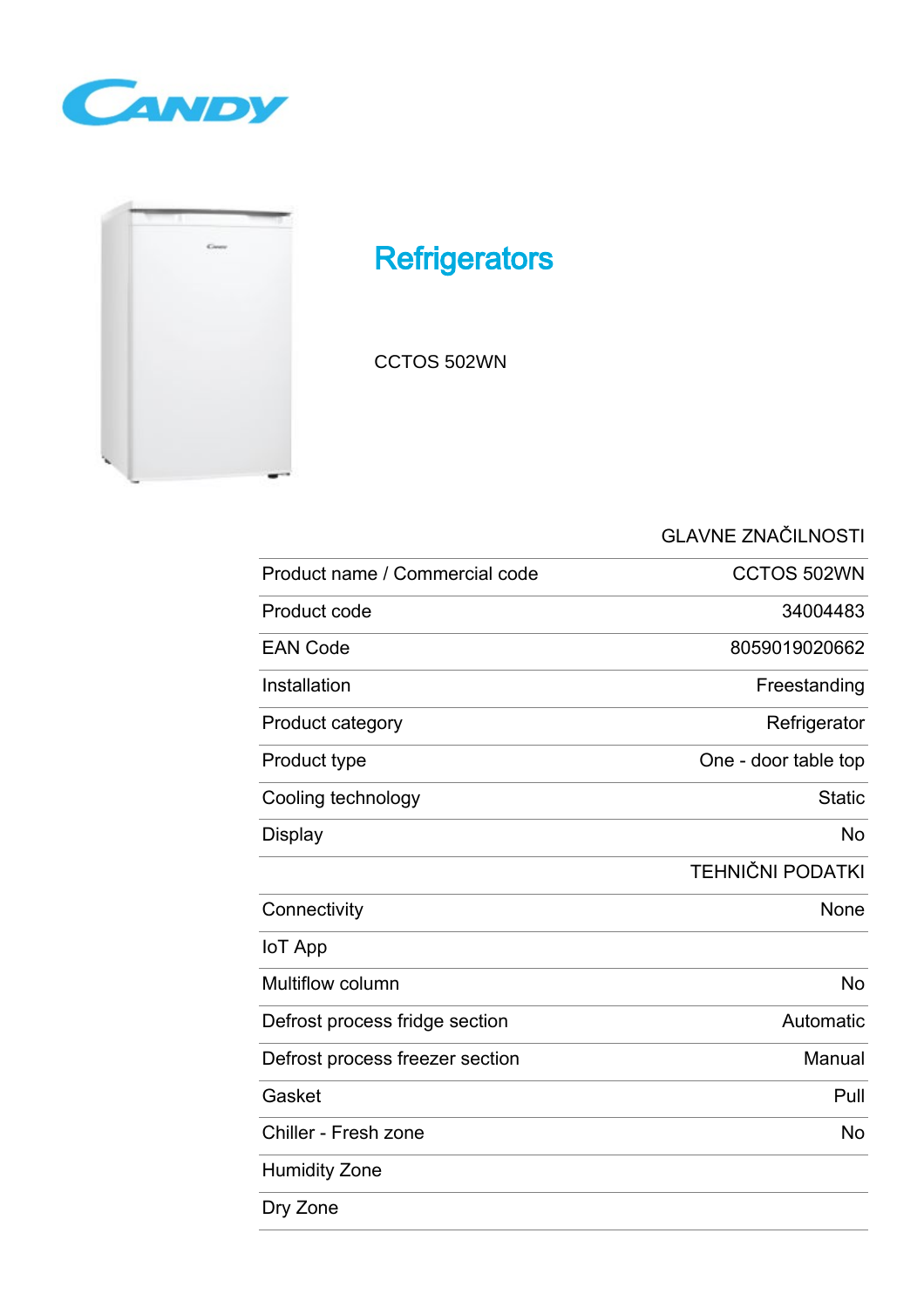| My Zone                            |                        |
|------------------------------------|------------------------|
| <b>Antioxidant Zone</b>            |                        |
| ABT                                |                        |
| T-ABT                              |                        |
| <b>Switch Zone</b>                 |                        |
| <b>Fresher Sensor</b>              |                        |
| <b>Fresher Shield</b>              |                        |
| <b>Fresher Pad</b>                 |                        |
| <b>Instant Cool Box</b>            |                        |
| Current (A)                        | 0,6                    |
| Frequency (Hz)                     | 50                     |
| Voltage (V)                        | 220-240                |
|                                    | <b>DISPLAY</b>         |
| Control interface                  | Mechanic               |
| Control interface position         | Internal control panel |
| Door opened indicator - fridge     |                        |
| Temperature adjustable             | Refrigerator           |
| Super Freezing                     | No                     |
| Holiday                            | No                     |
| Lock                               | No                     |
| Smart cool                         | No                     |
| <b>Super Cooling Function</b>      | No                     |
|                                    | <b>VIDEZ</b>           |
| Color of the body                  | White                  |
| Door hinge                         | Right-mounted          |
| Number of freezing drawers         | 0                      |
| Interior ventilator fridge section | No                     |
| Material of the shelves            | <b>GLASS</b>           |
| Door shelves                       |                        |
| Door shelves material              | Crystal clear plastic  |
| Shelves finishing                  | <b>White Frame</b>     |
| Total number of door shelves       | 3                      |

L,

 $\overline{\phantom{a}}$ 

i,

 $\overline{a}$ 

L

 $\frac{1}{2}$ 

 $\overline{a}$ 

i,

 $\overline{a}$ 

 $\overline{a}$ 

 $\overline{a}$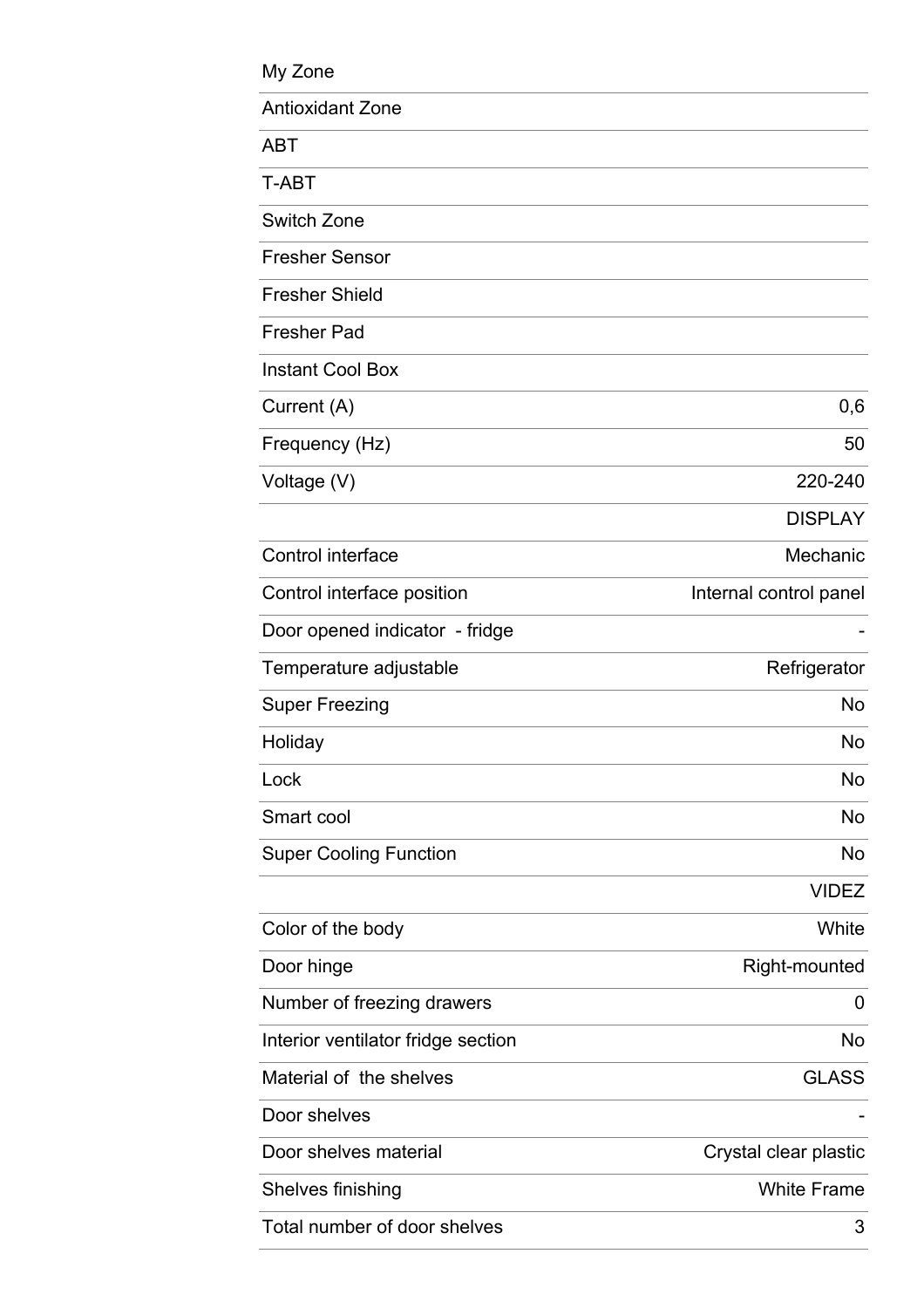| <b>Reversible Door</b>                                | No.                           |
|-------------------------------------------------------|-------------------------------|
| Handles                                               | Comfortable integrated handle |
| <b>Bottle holders</b>                                 |                               |
| Telescopic guide                                      |                               |
| <b>Ice Maker</b>                                      | <b>No</b>                     |
| Light                                                 | Led                           |
| Number of crispers                                    | 1                             |
| Number of egg racks                                   |                               |
| Number of iceholder trays                             |                               |
| Number of Adjustable Shelves in<br>fridge compartment | 2                             |
| <b>Shelves for Bottles</b>                            | No                            |
| <b>Direct Access Drawer</b>                           |                               |
| Day Light                                             |                               |
| Auto Ice Maker                                        |                               |
|                                                       | <b>ZMOGLJIVOST IN PORABA</b>  |
| <b>Energy Class</b>                                   | F                             |
| Acoustical noise class                                | C                             |
| Noise level $dB(A)$                                   | 39                            |
| Annual energy consumption                             | 172                           |
| Climate class                                         | N                             |
| <b>Total Capacity Unfrozen</b><br>Compartment (I)     | 84                            |
| <b>Total Capacity Frozen</b><br>Compartment (I)       | 14                            |
| <b>Total Unit Capacity (I)</b>                        | 98                            |
| Star rating                                           | 4                             |
| Storage Period in Event of Power<br>Failure (h)       | 10                            |
| Freezing capacity (kg)                                | $\overline{2}$                |
|                                                       | <b>MERE</b>                   |
| Height                                                | 845                           |
| Width                                                 | 501                           |
| Depth                                                 | 540                           |
|                                                       |                               |